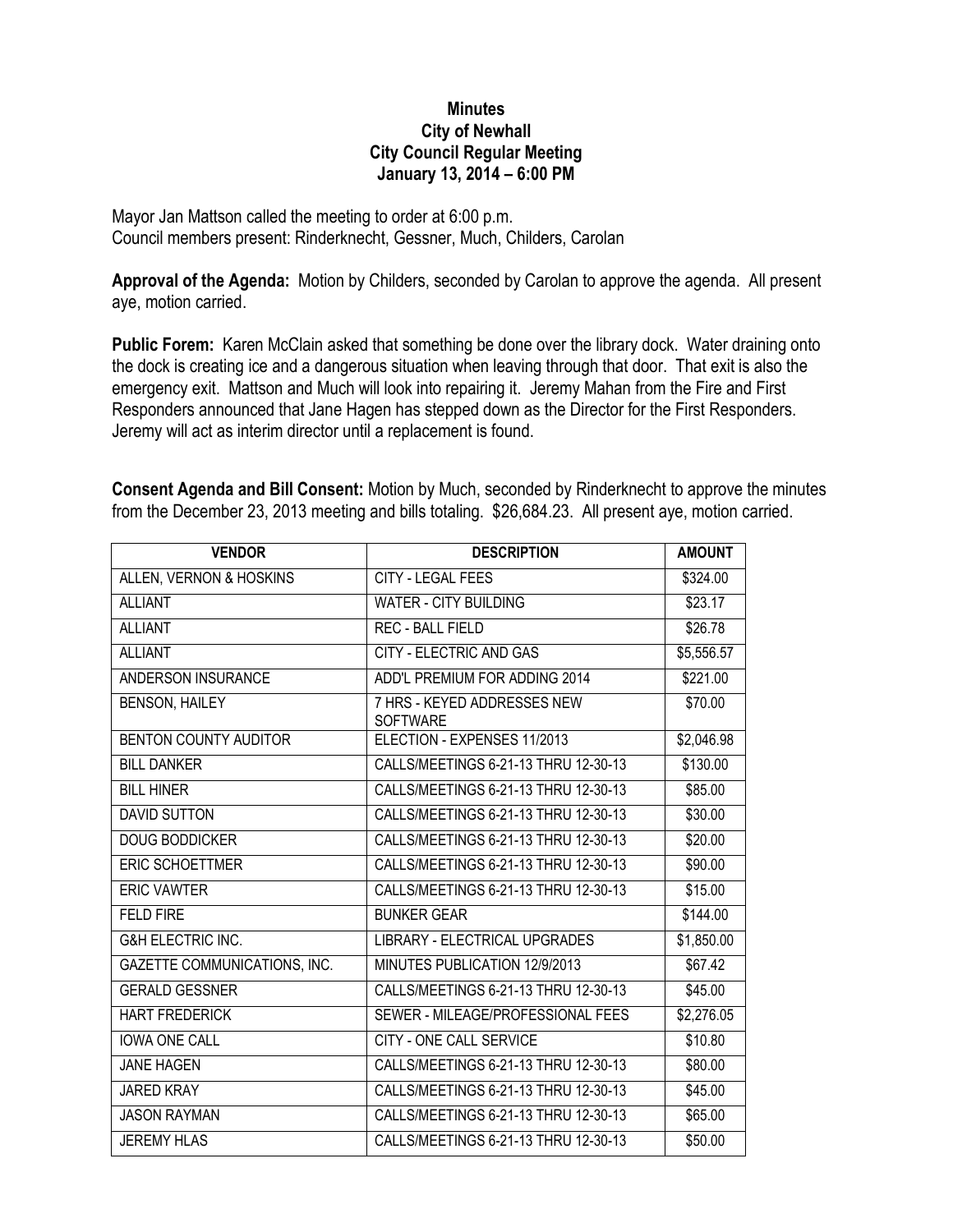| <b>JEREMY MAHAN</b>                      | CALLS/MEETINGS 6-21-13 THRU 12-30-13          | \$120.00    |
|------------------------------------------|-----------------------------------------------|-------------|
| <b>JOE BROKAW</b>                        | CALLS/MEETINGS 6-21-13 THRU 12-30-13          | \$60.00     |
| <b>JOE VELDHUIZEN</b>                    | CALLS/MEETINGS 6-21-13 THRU 12-30-13          | \$130.00    |
| <b>JUSTIN SEE</b>                        | CALLS/MEETINGS 6-21-13 THRU 12-30-13          | \$50.00     |
| <b>KEN VAWTER</b>                        | CALLS/MEETINGS 6-21-13 THRU 12-30-13          | \$100.00    |
| <b>KEYSTONE LABORTORIES INC.</b>         | <b>QTRLY WATER ANALYSIS</b>                   | \$262.60    |
| <b>KIM RAYMAN</b>                        | CALLS/MEETINGS 6-21-13 THRU 12-30-13          | \$105.00    |
| KINZENBAW EARTHMOVING                    | 3/10/13 BROKEN MAIN ON A AVE                  | \$1,264.11  |
| KIRKWOOD COMMUNITY COLLEGE               | <b>JASON RAYMAN - EMT TRAINING</b>            | \$1,120.00  |
| <b>LINN COOP</b>                         | <b>SEWER - DIESEL FUEL</b>                    | \$403.81    |
| <b>MARC KUCH</b>                         | CALLS/MEETINGS 6-21-13 THRU 12-30-13          | \$110.00    |
| <b>MENARDS</b>                           | FULL SIZE WRAP AND IRON HOLD                  | \$68.21     |
| <b>MENARDS</b>                           | SHOP - TOWELS AND CLIP BOX                    | \$12.66     |
| MIDWEST BREATHING AIR L.L.C.             | ANNUAL AIR TEST AND SUPPLIES                  | \$494.36    |
| <b>NEWHALL FIRST STOP</b>                | <b>FUEL</b>                                   | \$340.79    |
| NORTHEAST IOWA REGIONAL<br><b>LEAGUE</b> | 2014 MEMBERSHIP DUES                          | \$10.00     |
| <b>OTIS SEBASTION</b>                    | CALLS/MEETINGS 6-21-13 THRU 12-30-13          | \$30.00     |
| <b>PAT BUTZ</b>                          | CALLS/MEETINGS 6-21-13 THRU 12-30-13          | \$95.00     |
| PAT HINDMAN                              | CALLS/MEETINGS 6-21-13 THRU 12-30-13          | \$50.00     |
| PATRICK KOOPMAN                          | CALLS/MEETINGS 6-21-13 THRU 12-30-13          | \$5.00      |
| POOL TECH                                | <b>WATER - CHEMICALS &amp; FUEL SURCHARGE</b> | \$245.00    |
| <b>RICK MILLER</b>                       | CALLS/MEETINGS 6-21-13 THRU 12-30-13          | \$10.00     |
| <b>ROD SCHMUECKER</b>                    | CALLS/MEETINGS 6-21-13 THRU 12-30-13          | \$10.00     |
| <b>ROY BECKER</b>                        | CALLS/MEETINGS 6-21-13 THRU 12-30-13          | \$20.00     |
| <b>SOUTHSLOPE</b>                        | CITY - INTERNET, PHONE AND CABLE              | \$393.34    |
| <b>STAPLES</b>                           | <b>CITY - TAX FORMS</b>                       | \$32.99     |
| <b>STAPLES</b>                           | 12X300 PERMANENT                              | \$203.41    |
| UNITY POINT CLINIC                       | <b>DATA MEMBERSHIP DUES</b>                   | \$30.00     |
| UTILITY SERVICE                          | 1ST QTR 2014 GROUND STORAGE                   | \$7,616.18  |
| <b>VISA BANKCARD</b>                     | <b>ANNUAL FEE</b>                             | \$20.00     |
|                                          |                                               | \$26,684.23 |

## **Council Action:**

- a. Recreation Board Members Blomberg, Touro and Campbell presented a request to replace the current lights at the large diamond, possible installation of lights at smaller field and upgrade to lights at tennis courts. They will be getting more firm numbers and returning to council for approval. They also presented quotes for batting cage upgrade. Items were tabled for future meeting when more firm numbers are available.
- b. Approval of Membership and Officers for the Rec Board were approved with motion from Gessner, 2nd by Rinderknecht. Carolan, Much were aye, Childers abstained. Motion carried.
	- a. President: Bryan Blomberg
	- b. Vice President: Jake Lund
	- c. Treasurer: Mart Campbell
	- d. Secretary: Tim Touro